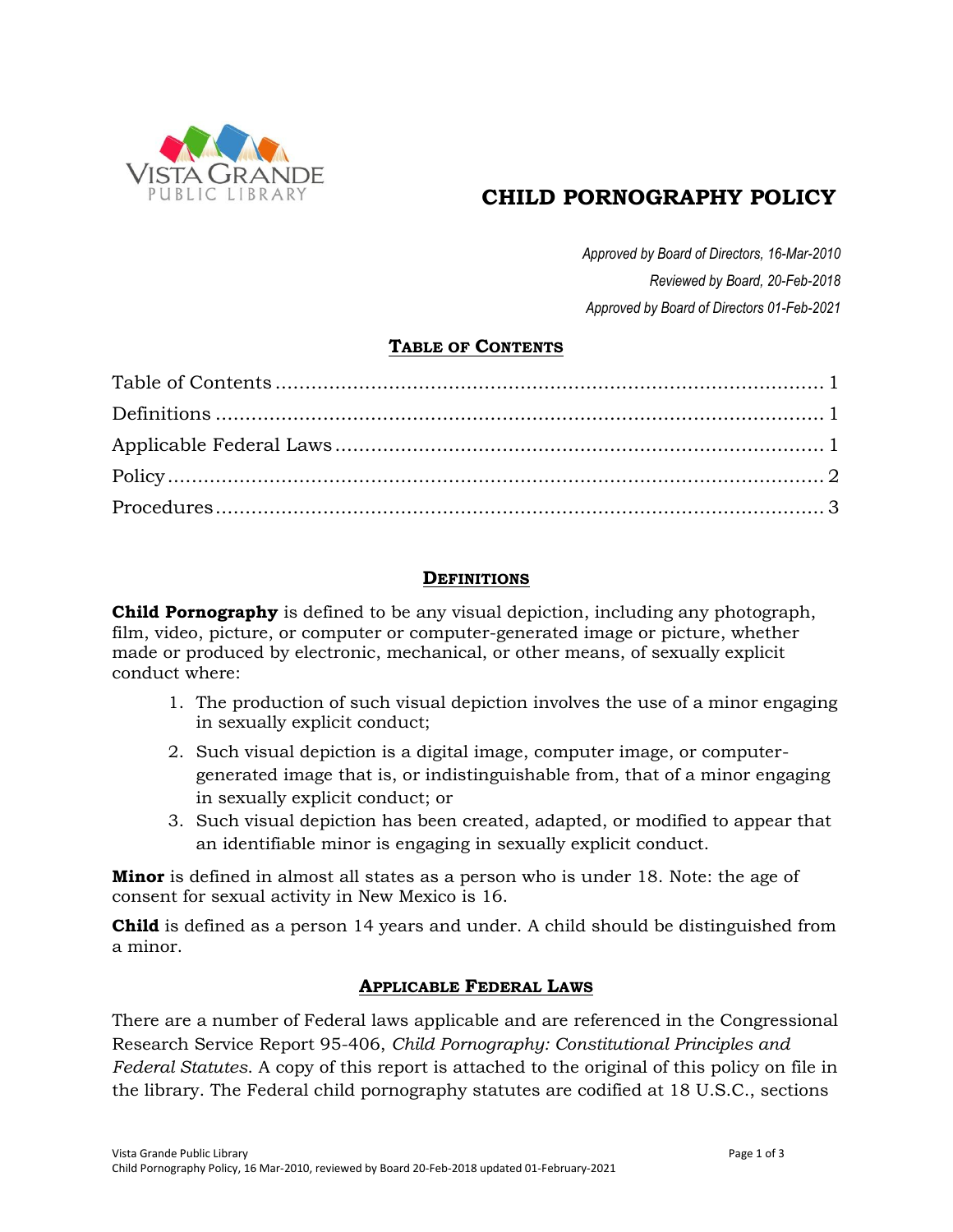2251 – 2260. Laws recently enacted as a result of Supreme Court rulings are summarized as follows:

- 1. Child Pornography Prevention Act of 1996, P.L. 104-208, 110 Stat. 3009-26 added a definition of "child pornography" that include visual depictions of what appears to be a minor engaging in explicit sexual conduct, even if no actual minor was used in producing the depiction. In *Ashcroft v. Free Speech Coalition* (2002), the Supreme Court held this provision unconstitutional to the extent that it prohibited pictures that were not produced with actual minors. In response, Congress enacted the Prosecutorial Remedies and Other Tools to end the Exploitation of Children Act of 2003, or the PROTECT Act, P.L. 108-21 which would again ban some non-obscene child pornography that was produced without an actual minor.
- 2. Children's Internet Protection Act (CIPA), P.L. 106-554 (2000), amended three federal statutes to provide that a school or library may not use funds it receives under these statutes to purchase computers used to access the Internet, or pay the direct costs of accessing the Internet, and may not receive universal discounts, unless the school or library enforces a policy to block or filter minors' Internet access to visual depictions that are obscene, child pornography, or harmful to minors; and enforces a policy to block or filter adults' Internet access to visual depictions that are obscene or child pornography. Filters may be disabled, however, "for bona fide research or other lawful purposes." In *United States v. American Library Association* (2003), the Supreme Court held CIPA constitutional.

### **POLICY**

<span id="page-1-0"></span>As a non-filtering library, Vista Grande Public Library does not restrict access to internet sites that may contain inappropriate content; however, Vista Grande Public Library's policy is that patrons, staff, and volunteers shall not access printed materials of websites that feature or show child pornography.

If any patron, volunteer, or staff member is discovered to be creating items or accessing websites that feature or show child pornography, the library director or a Board member will inform the police. Further, the individual may be subject to actions such as revocation of library privileges or termination of employment or volunteer status.

It is the responsibility of the library staff, the library volunteers, and the library Board of Directors to enforce this policy.